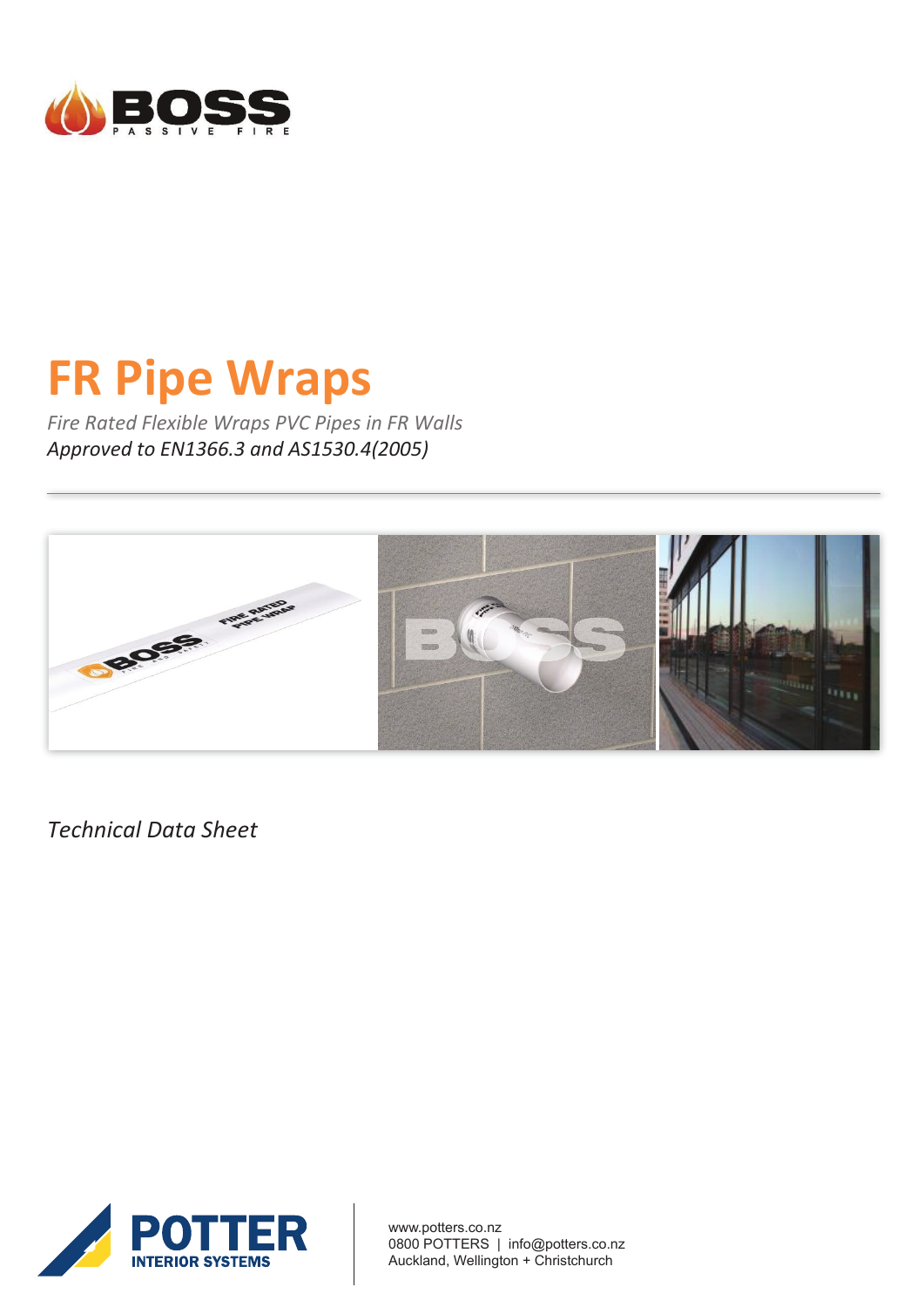

# **KEY BENEFITS**

- Fire rates electrical and plumbing PVC pipes and conduits
- Easy to install and cost effective
- Use in floors and walls, including plasterboard
- Easy retrofit design
- Tested on uPVC, PP and ABS pipes
- Approved to EN1366.3 and AS1530.4(2005)

# **INTRODUCTION**



BOSS FR Pipe Wraps are intumescent composition-based elastomeric thermoplastic polymers, designed to provide high volume expansion and pressure sealing around PVC pipes and insulated metal pipes. Tested systems includes PVC, Polypropylene, MDPE, HDPE, HPPE and ABS up to a size of 200mm diameter pipes through concrete / blockwork floors and walls as well as light weight partitions.

# **BENEFITS & FEATURES**

- $\checkmark$  Suitable for wall and floor installation
- $\checkmark$  The product is based on a thermoplastic composite and is therefore non-toxic
- $\checkmark$  Halogen free, contains no asbestos, ceramic, mineral fibres and is environmentally friendly
- $\checkmark$  Not affected by fungus, vermin or rodents
- $\checkmark$  Remains flexible between -40<sup>o</sup>C to +130<sup>o</sup>C, long life and is easy to use
- $\checkmark$  BOSS FR Pipe Wraps are approved to multiple International Standards
- $\checkmark$  Test approvals up to 4hrs, with the highest FRL achieved is -/240/240, most applications FRL - /180/180 or /120/120

# **HOW DOES IT WORK**

FR Pipe Wraps are flexible intumescent seals for fire protection of fire walls and floors penetrated by plastic pipes and insulated plastic or metal pipes. When a fire occurs the intumescent material swells, crushing the plastic pipe or insulation and filling the gap with fire resistant material.

In lightweight wall construction, plasterboard or hollow wall construction, a steel pipe band must be used with the pipe wrap.



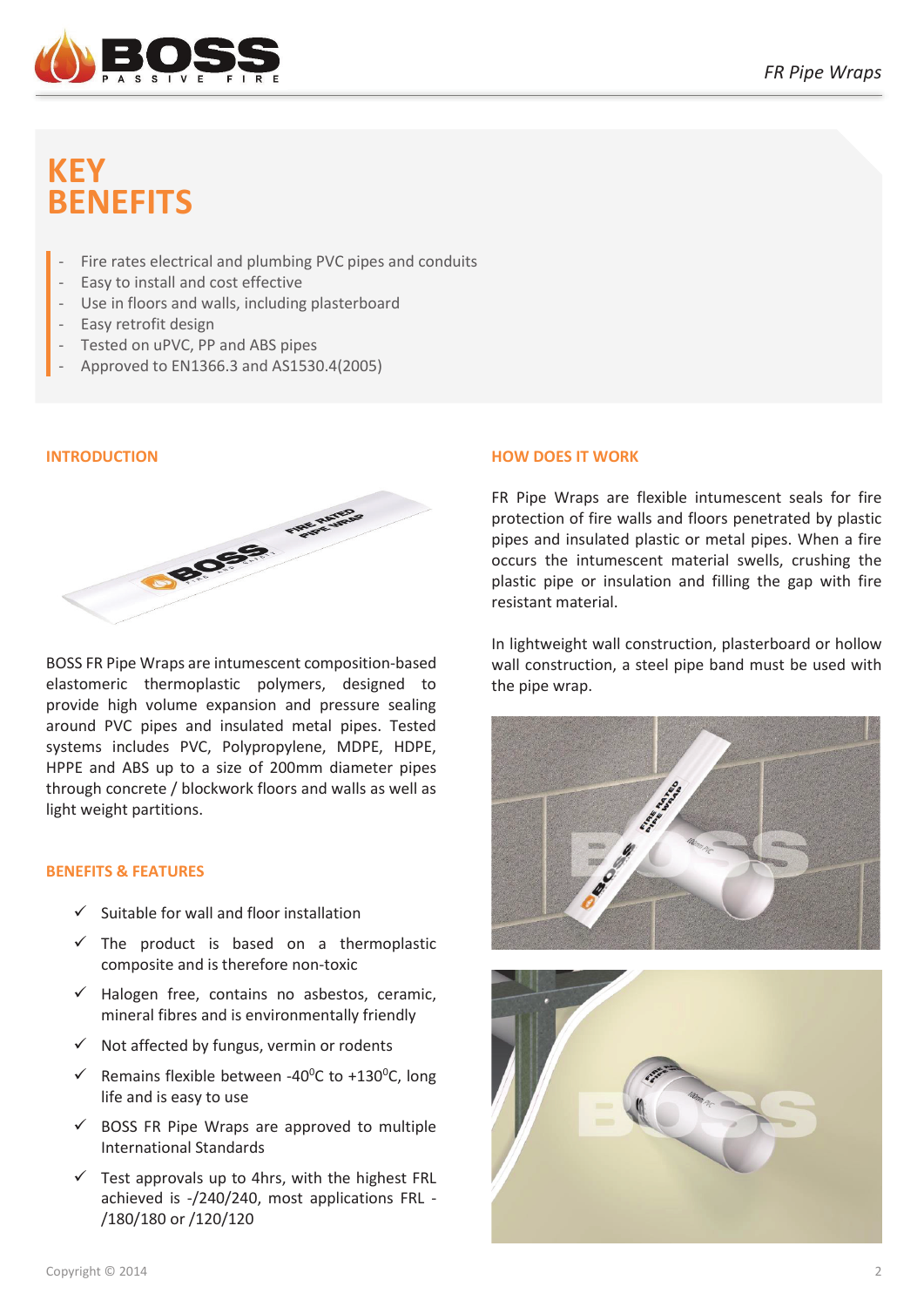

# **PERFORMANCE**

As the FR Pipe Wrap activates only in a fire it does not affect the performance or operation of the pipe in normal times. It is a simple to install, low maintenance solution for pipe penetrations seals in fire rated walls and floors. Note – like all fire stopping measures, installed FR Pipe Wraps must be properly maintained in accordance with the relevant Inspection & Testing Standard.

#### **AS/NZ1530.4(2005) Performance:**

| <b>Pipe Size (mm)</b> | <b>FRL</b>  |
|-----------------------|-------------|
| 32                    | $-/180/180$ |
| 40                    | $-/180/180$ |
| 50                    | $-/180/180$ |
| 65                    | $-/180/180$ |
| 80                    | $-/180/180$ |
| 100                   | $-/180/180$ |
| 150                   | $-/180/180$ |

Under EN1366.3 FR Pipe Wraps can provide additional fire rating on PVC pipes with an FRL as follows:

| <b>Pipe Size (mm)</b> | <b>FRL</b> |
|-----------------------|------------|
| 50                    | $-240/240$ |
| 65                    | $-240/240$ |
| 80                    | $-240/240$ |
| 100                   | $-240/240$ |
| 150                   | $-240/240$ |
| 200                   | $-240/240$ |

#### **INSTALLATION**

1. Select wrap of relevant size to the pipe and place wrap around the pipe, with the ends overlapping each others.



2. Remove plastic backing from adhesive strip and secure with adhesive tape supplied.



3. Adjust the position of the wrap so that the edge is central within the wall or floor surface.



- 4. When installing into masonry floors, ensure the wrap in flush with the underside of the slab.
- 5. Fill annular gap with BOSS FireMastic-300 or BOSS FireMortar-360 to a depth of 5mm.